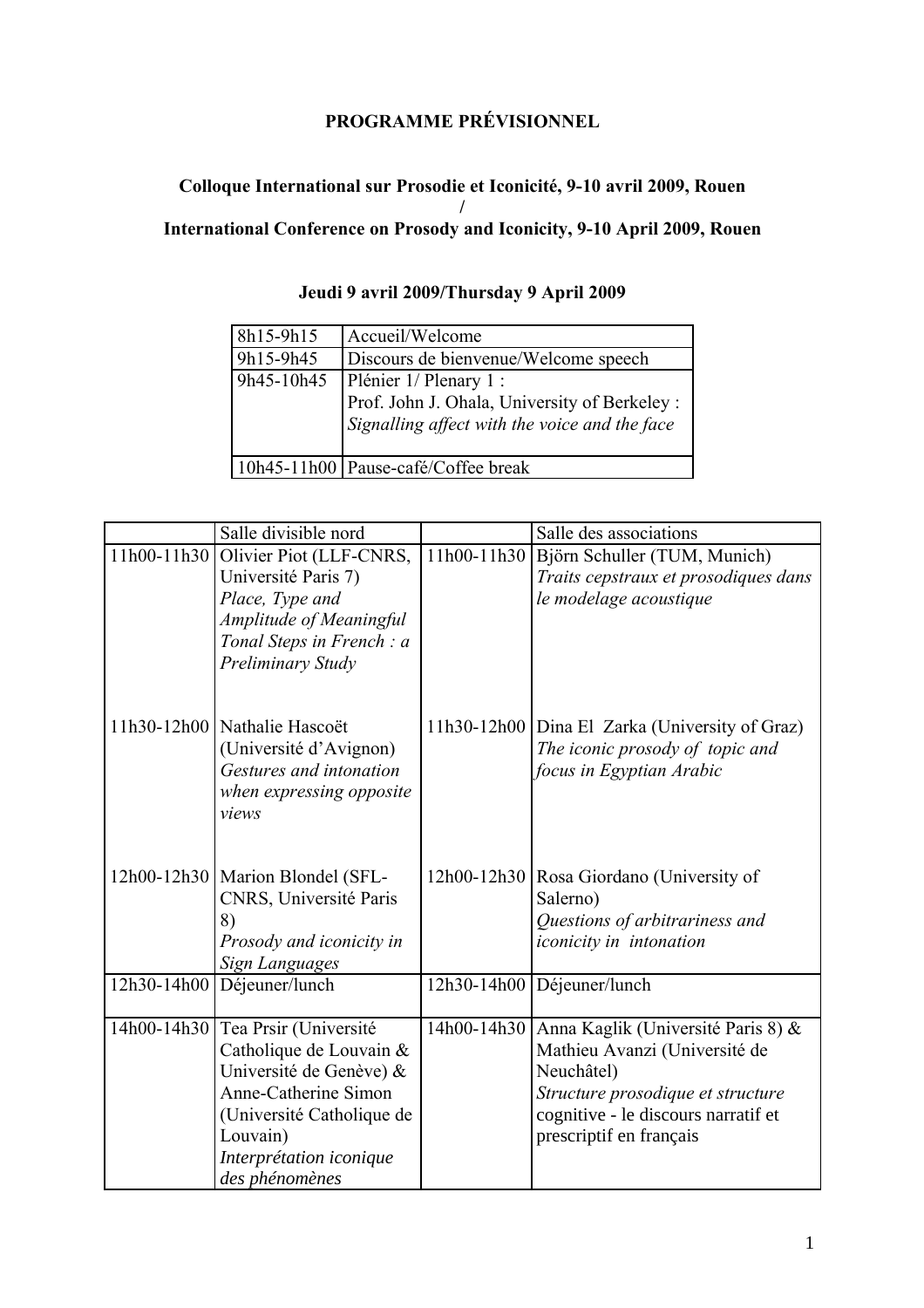|             | rythmiques                                                                                                                                                                                                             |                                     |                                                                                                                                                                                                                                                                                                            |
|-------------|------------------------------------------------------------------------------------------------------------------------------------------------------------------------------------------------------------------------|-------------------------------------|------------------------------------------------------------------------------------------------------------------------------------------------------------------------------------------------------------------------------------------------------------------------------------------------------------|
|             |                                                                                                                                                                                                                        |                                     |                                                                                                                                                                                                                                                                                                            |
|             | 14h30-15h00   Daniel Hirst (LPL-CNRS,<br>Université d'Aix)<br>Declarative high rising<br>tones and the frequency<br>code                                                                                               | 14h30-15h00                         | Philippe Martin (ARP, Université<br>Paris 7)<br>Variations phonétiques des contours<br>de continuation majeure en français                                                                                                                                                                                 |
|             | 15h00-15h30   Kenji Yokota (Nihon<br>University)<br>Prosody and Quantifier<br>Float                                                                                                                                    | 15h00-15h30<br>Atelier/<br>Workshop | Takaaki Shochi (GIPSA-Lab,<br>Grenoble), Albert Rilliard (LIMSI-<br>CNRS, Université Paris 11), Donna<br>Erickson, Jean-Claude Martin<br>(LIMSI-CNRS, Université Paris 11),<br>&Véronique Aubergé (GIPSA-Lab,<br>Grenoble) Cross-cultural Perception<br>of Japanese and French Multimodal<br>social affect |
|             | 15h30-15h45   Pause-café/Coffee break                                                                                                                                                                                  | 15h30-15h45                         | Pause-café/Coffee break                                                                                                                                                                                                                                                                                    |
| 15h45-16h15 | Luiza Maxim (Université<br>Paris 3 & Laboratoire<br>d'Acoustique Musicale,<br>CNRS, Université<br>Paris 6)<br>Le rôle de la prosodie<br>dans la thématisation<br>métalinguistique. Le cas<br>du discours professionnel | 15h45-16h15<br>Atelier/<br>Workshop | Åsa Abelin (University of<br>Gothenburg)<br><b>Emotional McGurk effect and</b><br>gender differences                                                                                                                                                                                                       |
| 16h15-16h45 | Georges Boulakia &<br>Catherine Mathon (ARP,<br>Université Paris 7)<br>Mise en évidence de<br>l'iconicité prosodique<br>dans le commentaire<br>sportif                                                                 | 16h15-16h45<br>Atelier/<br>Workshop | Chloé Clavel (Thales Research and<br>Technology), Ioana Vasilescu<br>(LIMSI-CNRS, Université Paris 11),<br>Laurence Devillers (LIMSI-CNR,<br>Université Paris 11) Fear-type<br>emotions acoustic characterization:<br>the influence of gender and<br>linguistic content                                    |
| 16h45-17h15 |                                                                                                                                                                                                                        |                                     | 16h45-17h15   Laurence Devillers (LIMSI-CNRS,<br>Université Paris 11)<br>Automatic detection of emotion from<br>real-life data                                                                                                                                                                             |
|             | 17h15-18h30 Pause-café/Coffee break                                                                                                                                                                                    |                                     | 17h15-17h30 Pause-café/Coffee break                                                                                                                                                                                                                                                                        |

17h30-18h30 Plénier 3/ Plenary 3 : Dr. Antoine Auchlin, University of Geneva *Iconicity and experiential blending*

20h15 Dîner de gala /Gala dinner